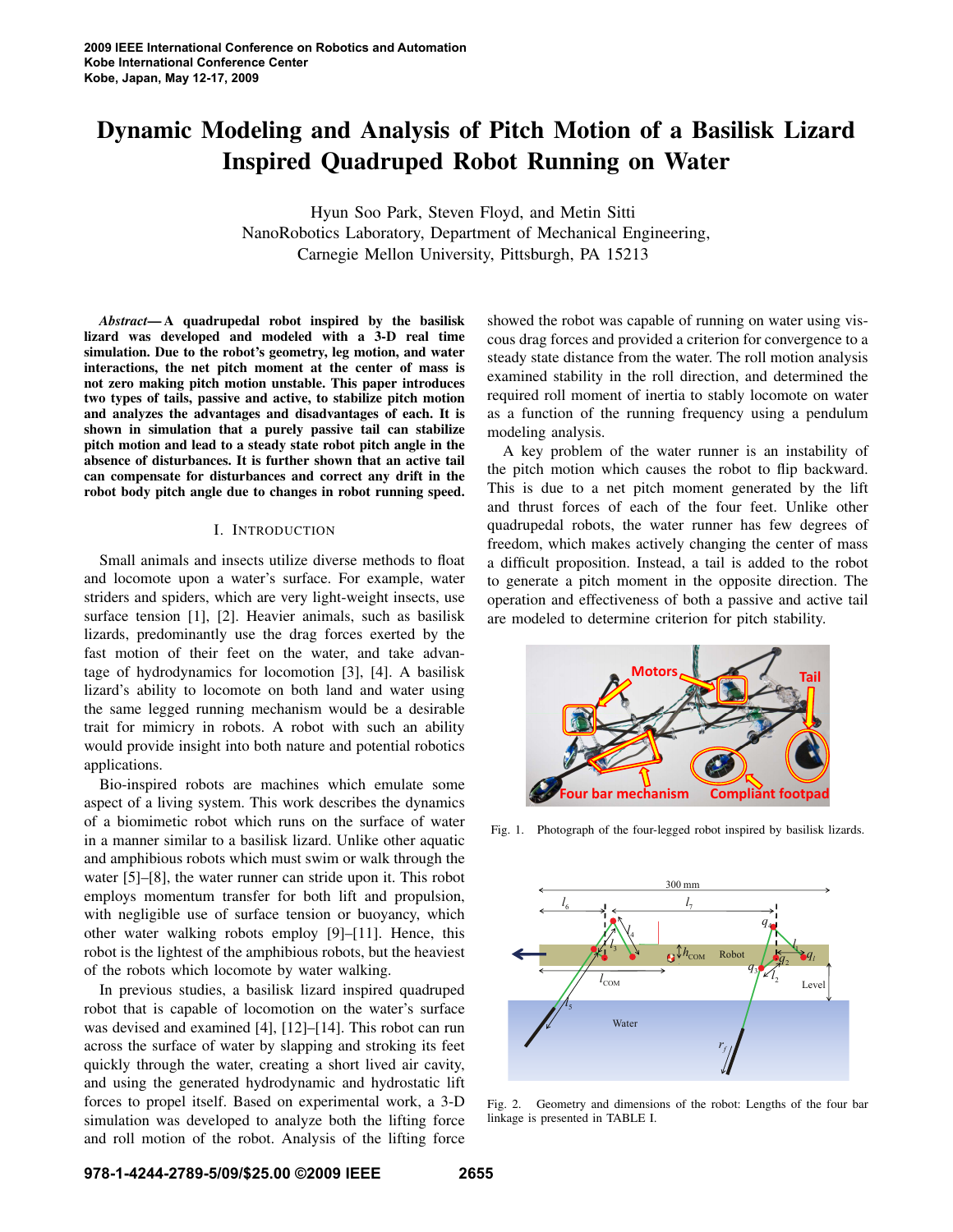| Robot Specification              |                       | Link Length        |         |
|----------------------------------|-----------------------|--------------------|---------|
| Robot Length (m)                 | 0.3                   | $l_1$ (m)          | 0.0615  |
| Robot Width (m)                  | 0.125                 | $l_2$ (m)          | 0.0218  |
| Robot Mass (kg)                  | 0.085                 | $l_3$ (m)          | 0.0748  |
| Moment of Inertia                |                       | $l_4$ (m)          | 0.0468  |
| Roll (kg $m^2$ )                 | $2.05 \times 10^{-4}$ | $l_5$ (m)          | 0.0624  |
| Pitch (kg $m^2$ )                | $1.08 \times 10^{-3}$ | $l_6$ (m)          | 0.01    |
| Yaw (kg $m^2$ )                  | $1.24 \times 10^{-3}$ | $l_7$ (m)          | 0.17325 |
| Center of Mass (COM) and Footpad |                       | $\overline{l}$ (m) | 0.1894  |
| $l_{COM}$ (m)                    | 0.127                 | $l_t$ (m)          | 0.1     |
| $h_{COM}$ (m)                    | 0.002                 |                    |         |
| (m)<br>$r_f$                     | 0.02                  |                    |         |

TABLE I ROBOT SPECIFICATIONS AND DIMENSIONS.

#### II. ROBOT MODEL DESCRIPTION

The water running robot has a mass of about 100 g, contains four miniature DC motors, and has four legs as shown in Fig. 1. It is 300 mm long, 125 mm wide, with much of the mass concentrated in the motors, located far from the center of the robot, as shown in Fig. 2. Each leg is driven by one motor, and employs four-bar mechanisms so that the foot trajectory of the robot mimics that of basilisk lizards. Each foot is a circle, 40 mm in diameter, with directional compliance which allows it to hit the water while flat, and fold during pullout, reducing undesired drag effects [13].

Four velocity controllers are employed in the simulation model, one for each motor, which apply an input torque. These controllers compute the errors of acceleration, velocity, and position, and apply the critical gain necessary to make the error in velocity converge to zero as quickly as possible. Furthermore, to have more precise control, a dynamic control input computed by inverse dynamics is applied to the model so the robot is able to achieve a better velocity profile.

#### III. KINEMATICS AND DYNAMICS

The robot kinematics and dynamics are formulated using recursive body kinematics and accumulated multibody system method, respectively [14]–[16]. Each joint's angle, velocity, and acceleration are derived using forward kinematics, and Jacobian matrices relate kinematic properties. Dynamics of the robot are derived from the principle of dynamic balance, which utilizes the Newton-Euler equation for single body motion and yields an equation of motion for the composite system by using D'Alembertian wrench [16].

Water interaction forces can be modeled as a combination of hydrostatic and hydrodynamic forces by applying an air cavity assumption [17]–[20]. By dividing the footpad's area into infinitesimal areas, the force and moment at a point can be derived numerically by multiplying hydrostatic and hydrodynamic pressure with the area. Integrating the force and the moment over the submerged area, the total water interaction force can be obtained [14].

## *A. Pitch Dynamics*

As shown in Fig. 3,  $f_{x1}$ ,  $f_{y1}$ , and  $f_{x2}$  generate pitch moments in a clockwise direction while only  $f_{y2}$  generates a counter-clockwise pitch moment. Most legged robots use redundant joints to place the center of mass (COM) or the zero moment point (ZMP) at desired positions which can achieve balance [21], [22]. However, the water runner cannot have several redundant actuators and links due to critical limitations on its weight. All four legs are needed for generating lift and propulsion forces, so pitch is not controllable with a simple quadrupedal robot body design, and a tail is suggested for stability.



Fig. 3. A tail is proposed to control the pitch moment using hydrodynamic drag forces. Specified dimensions are in TABLE I.

#### *B. Tail Dynamics*

For the purposes of simulation, the tail is assumed to be made of light material and does not shift the location of the combined COM. Unlike the footpad, the motion of the tail is assumed to be sufficiently slow that no air cavity is created, and hydrostatic drag forces are not a concern. The hydrodynamic pressure exerted on the tailpad is derived from the viscous drag equation:

$$
F_D(x,y) = \frac{1}{2}C_D \rho v_n^2 dx dy \tag{1}
$$

where  $F_D(x, y)$  is the drag force exerted at some point  $(x, y)$ ,  $C_D \approx 1.1$  is a drag coefficient for a flat circle in submerged flow [23],  $\rho$  is the density of water,  $v_n$  is the velocity of the fluid in the direction normal to the tailpad, and  $dxdy$  is an infinitesimally small area. The area of the tailpad is divided into infinitesimal area segments and each segment contains a reference frame so that one can find its normal velocity and position, and the force is integrated using the circular geometry to simplify:

$$
f_t = C_D \rho \int_0^a \sqrt{r_t^2 - (s - r_t)^2} v_n(s) |v_n(s)| ds
$$
  
\n
$$
= C_D \rho \sum_{k=0}^{k\Delta < a} \Delta \sqrt{r_t^2 - (k\Delta - r_t)^2} v_{n,k} |v_{n,k}| \tag{2}
$$
  
\n
$$
n_t = C_D \rho \int_0^a (s - r_t) \sqrt{r_t^2 - (s - r_t)^2} v_n(s) |v_n(s)| ds
$$
  
\n
$$
k\Delta < a
$$

$$
= C_D \rho \sum_{k=0}^{k\Delta < a} \Delta(k\Delta - r_t) \sqrt{r_t^2 - (k\Delta - r_t)^2} v_{n,k} |v_{n,k}| \tag{3}
$$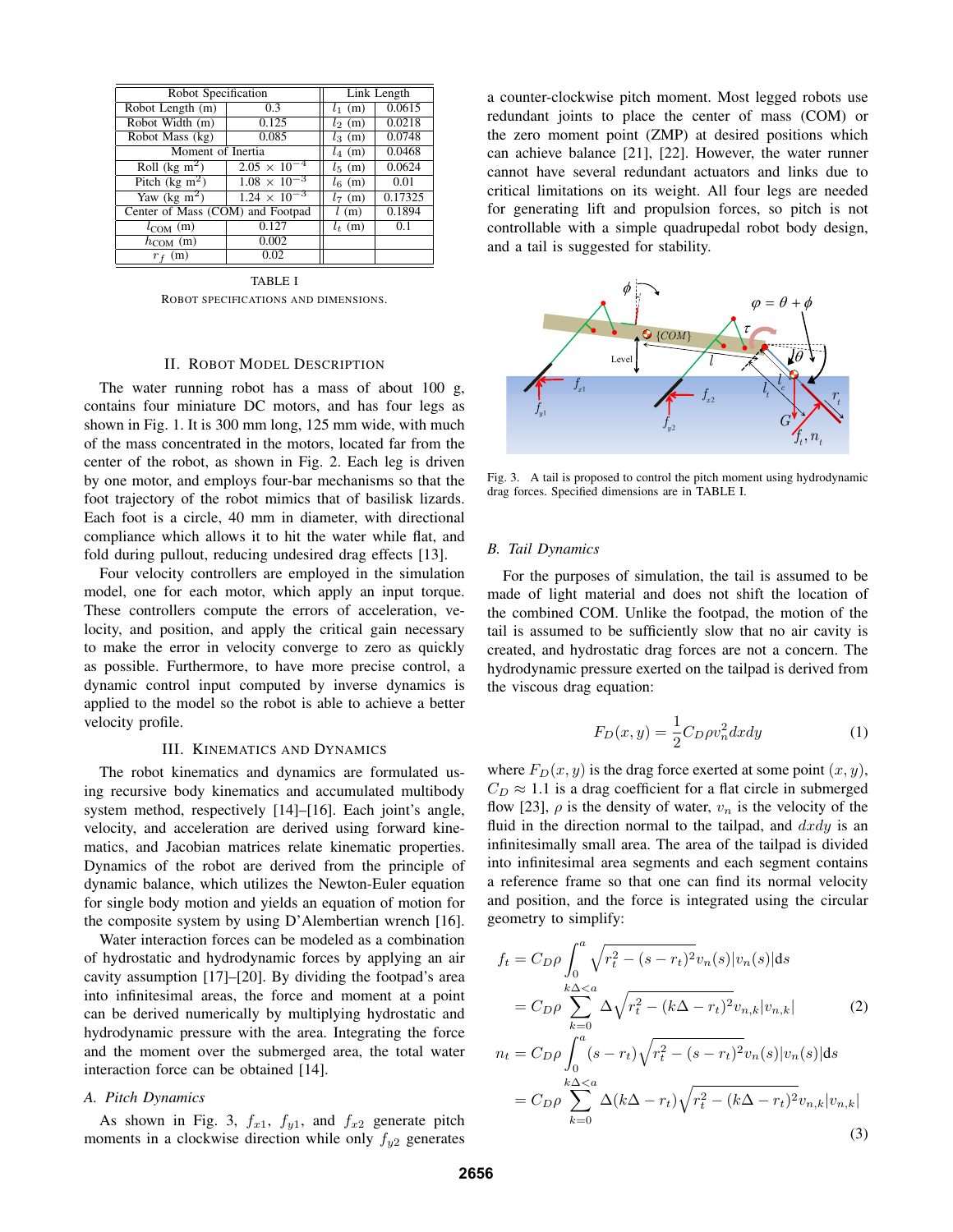where

$$
v_n(s) = v \sin \varphi + (l_t + r_t - s)\dot{\varphi}
$$
  

$$
v_{n,k} = v \sin \varphi + (l_t + r_t - k\Delta)\dot{\varphi}
$$
  

$$
\varphi = \theta + \phi
$$

where  $f_t$  and  $n_t$  are the force and the moment, respectively, generated by the tail and taken at the center of the tailpad,  $r_t$ is the radius of the tailpad shown in Fig. 3,  $\Delta$  is a discretized length which determines the precision of integration,  $l_t$  is the length from the tail's attachment point to the body to the center of the tailpad,  $\theta$  is the tail's angle relative to the robot body,  $\phi$  is the pitch angle of the robot body, and v is horizontal robot body velocity as shown in Fig. 3. The interval of integration can be determined by the following:

$$
a = \begin{cases} h & \text{if } |h| < 2r_t \\ 2r_t & \text{if } |h| \ge 2r_t \end{cases}
$$

where  $h$  is the distance from the lowest point of the tail to the surface of the water within the tail's reference frame, and  $r<sub>t</sub>$  is the radius of the tailpad. The dynamics of the tail angle and the pitch angle can be described:

$$
\ddot{\theta} = \frac{1}{\mathcal{I}} (\tau - l_t f_t(\varphi, \dot{\varphi}) - l_c G \sin \varphi)
$$
 (4)

$$
\ddot{\phi} = \frac{1}{\mathcal{I}_p} (n_{COM} - n_{tail}) \tag{5}
$$

$$
n_{tail} = n_t + p_{tail} \times f_t \tag{6}
$$

where  $f_t(\varphi, \dot{\varphi})$  and G are forces acting on tailpad from (2) and gravity, respectively.  $\mathcal I$  is the moment of inertia of the tail and  $l_c$  is the length from the tail from the attachment point to the body to the tail's center of mass (Fig. 3).  $n_{tail}$  is the moment generated by the tail measured at the COM,  $p_{tail}$ is translation vector from the COM to the tailpad,  $n_{COM}$ is the moment around the center of mass caused by water interactions with the feet, and  $\mathcal{I}_p$  is the pitch moment of inertia of the robot.

#### IV. TAIL MODELING

The simulated pitch moment,  $n_{tail}$ , generated by the tail and measured at the COM with respect to the angle between tail and water surface,  $\varphi$ , can be approximated as

$$
n_{tail} \approx \begin{cases} 0 & \text{if } \varphi \le \varphi_{min} \\ n_{gt} & \text{if } \varphi > \varphi_{min} \end{cases} \tag{7}
$$

where

$$
n_{gt} = \frac{1}{2}C_D\rho\pi r_t^2 (l\cos\theta + l_t)(v\sin\varphi)^2 A
$$
  
\n
$$
A = \begin{cases} \frac{r_t + l_t - y/\sin\varphi}{2r_t} & \text{if } (r_t + l_t - y/\sin\varphi) < 2r_t \\ 1 & \text{if } (r_t + l_t - y/\sin\varphi) \ge 2r_t \end{cases}
$$
  
\n
$$
\varphi_{min} = \sin^{-1}\left(\frac{y}{l_t + r_t}\right)
$$
  
\n
$$
y = Level - l\sin\varphi
$$

A is the ratio of the submerged area and  $\varphi_{min}$  is the minimum tail angle required to generate a water interaction based on robot geometry and position relative to the water.

In simulation, the robot is free to rotate about the pitch axis at the COM but is constrained in all other directions such as roll and yaw. Horizontal velocity of the robot is assumed to be 1 m/s, which has been achieved in experimental trials.



Fig. 4. Experiment and simulation results of pitch moment generation,  $n_{tail}$ , at a running frequency of 7 Hz. The moment generated by the tail can be approximated by (7) as a function of  $r_t$ , v and  $\varphi$ . The minimum tail radius which can generate enough pitch moment is slightly less than 30 mm.

#### *A. Passive Tail*

The objective of the tail is to generate enough counterclock wise pitch moment (Fig. 3) to negate the clockwise pitch moment generated by the four feet. Also, it should be able to make the average pitch angle of the robot zero. For simplicity, we first propose a passive, circular tail which is attached at the end of the robot body at an angle. Figure 4 shows the pitch moment generated by a tail with varying tail angles, radii, and running speeds for a horizontal robot body.

If the horizontal force generated by the tail,  $f_{t_x}$ , is greater than average propulsion force generated by legs,  $f_p =$ 0.68 N, it will decelerate the robot. In order for  $f_{t_x} < \overline{f_p}$ , the tail angle,  $\varphi$ , should be limited.  $f_{t_x}$  can be approximated by:

$$
f_{t_x} \approx \frac{1}{2} C_D \rho \pi r_t^2 v^2 (\sin \varphi)^3 A \tag{8}
$$

Since the average pitch moment generated by the water interaction is known to be 0.08 Nm  $\sim$  0.14 Nm, the minimum radius of a tail which can produce this pitch moment is about 20 mm. To choose the appropriate tail angle, Fig. 6 was used. It shows the average of the offset pitch angle when a certain tail angle is applied.  $30° - 33°$  of a 30 mm radius of tail maintains the robot posture near a zero pitch angle. Figure 7 shows the result of the pitch motion with the passive tail.

#### *B. Active Tail*

The passive tail can generate the required average pitch moment to stabilize the pitch motion of the robot in steady state. However, if there is a disturbance, i.e. varying horizontal velocity and/or changing the average pitch moment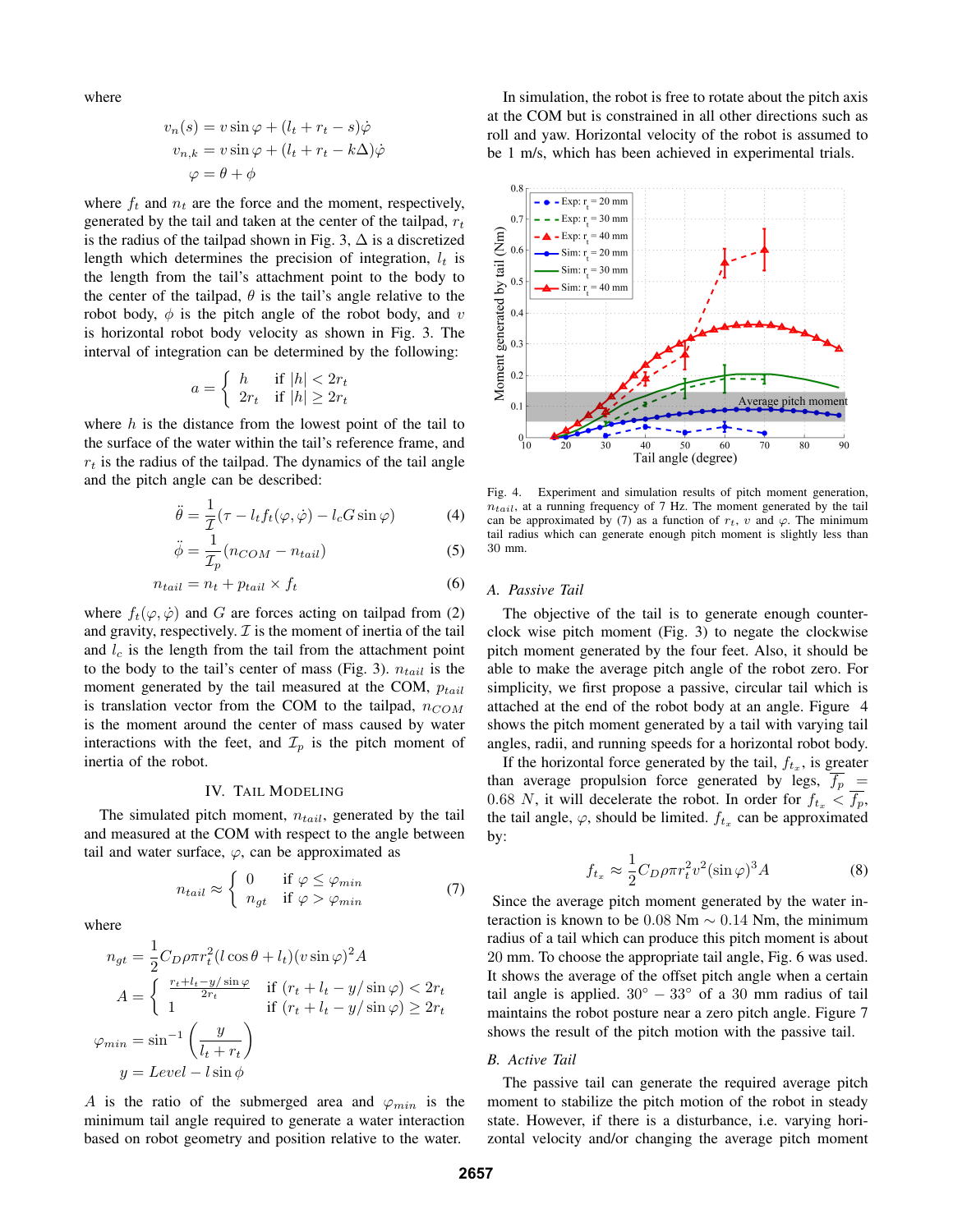

Fig. 5. To satisfy  $f_{t_x} < \overline{f_p}$  criterion, the tail angle should be limited.



Fig. 6. The average body pitch angle offset,  $\phi_{off}$ , can be a criterion for choosing the tail angle,  $\dot{\theta}$ . When  $\dot{\phi}_{off} = 0$ , the tail angle necessary to cancel the net pitch moment around the center of mass can simultaneously make the robot body horizontal.



Fig. 7. When  $r_t = 30$  mm and  $\theta = 31^\circ$ , the average pitch angle offset,  $\phi_{off}$ , becomes almost zero and the pitch motion with a passive tail is stable.

by adjusting the gait of the robot, there is no way to control the robot pitch or recover its initial body orientation. In order to cope with this, an active tail to control pitch motion using sensory feedback is proposed. This tail should cancel the net pitch moment around the COM and also correct the robot's posture. By measuring the angular acceleration around the center of mass, and knowing the inertia matrices, the pitch moment around the COM can be deduced, and the desired pitch moment the tail should generate to balance the robot's posture can be computed. Then, the desired tail angle can be determined by solving the nonlinear equation (7) using a Newton-Raphson nonlinear equation solver. We propose a moment average tracking PD controller by applying torque at the tail joint:

$$
\tau = -k_p(\varphi_d - \theta) - k_d(-\dot{\theta}) - l_c G \sin \varphi \tag{9}
$$

where

$$
\varphi_d = \text{NRsolve}(n_d)
$$

$$
n_d = n_{tail} + \frac{1}{T} \int_{t-T}^t n_{tail} - n_{COM} dt
$$

 $NRsolve(n_d)$  is Newton-Raphson nonlinear equation solver which returns a solution corresponding to the equation  $n_d$ , the desired moment from the tail. The reason why  $\theta$  appears instead of  $\varphi$  in (9) is that this can rectify its posture, *i.e.*  $\varphi_d = \theta_d$ , if  $\phi \to 0$  as  $t \to \infty$ . T is the period of time to take an average.

The desired moment is the sum of the estimated moment generated by the current tail angle and the average pitch moment at the COM. The average moment at the COM represents the overall net pitch moment which makes the robot gradually tilt backwards. Integrating the moment measured at the COM, the pitch motion of the robot becomes more stable and robust since it does not have to track noise and high frequency vibrations due to the motion of the legs. Little or no motion of the tail angle (Fig. 8),  $\theta$ , can control the robot pitch moment. (After all, the controller becomes similar to a passive tail if  $T \to \infty$ .) Since the variations of  $\theta$  are small, the base body pitch angle also becomes more stable, as shown in Fig. 9. However, simply increasing  $T$  causes slow responses to disturbances. Therefore, one should carefully select a value of  $T$  that is appropriate for the system.

By taking an appropriate PD gain,  $k_p = 1$  and  $k_d = 0.007$ , the tail angle,  $\theta$ , can be controlled to track a desired angle,  $\varphi_d$  so as to negate the instantaneous pitch moment at the COM. This controller results in stable pitch motion with a maximum pitch angle variation  $\pm 1^{\circ}$  at steady state.

# *C. Velocity Estimator*

Since the pitch moment equilibrium point can be different from the point where the pitch angle,  $\phi$ , becomes zero, shown in Fig. 9, an additional controller that negates any offset in  $\phi$  is necessary. Also, if the robot's horizontal velocity is not constant, the solution of the nonlinear equation (7) can be inaccurate. To account for these, a velocity estimator which updates the current horizontal velocity by measuring  $\phi$  is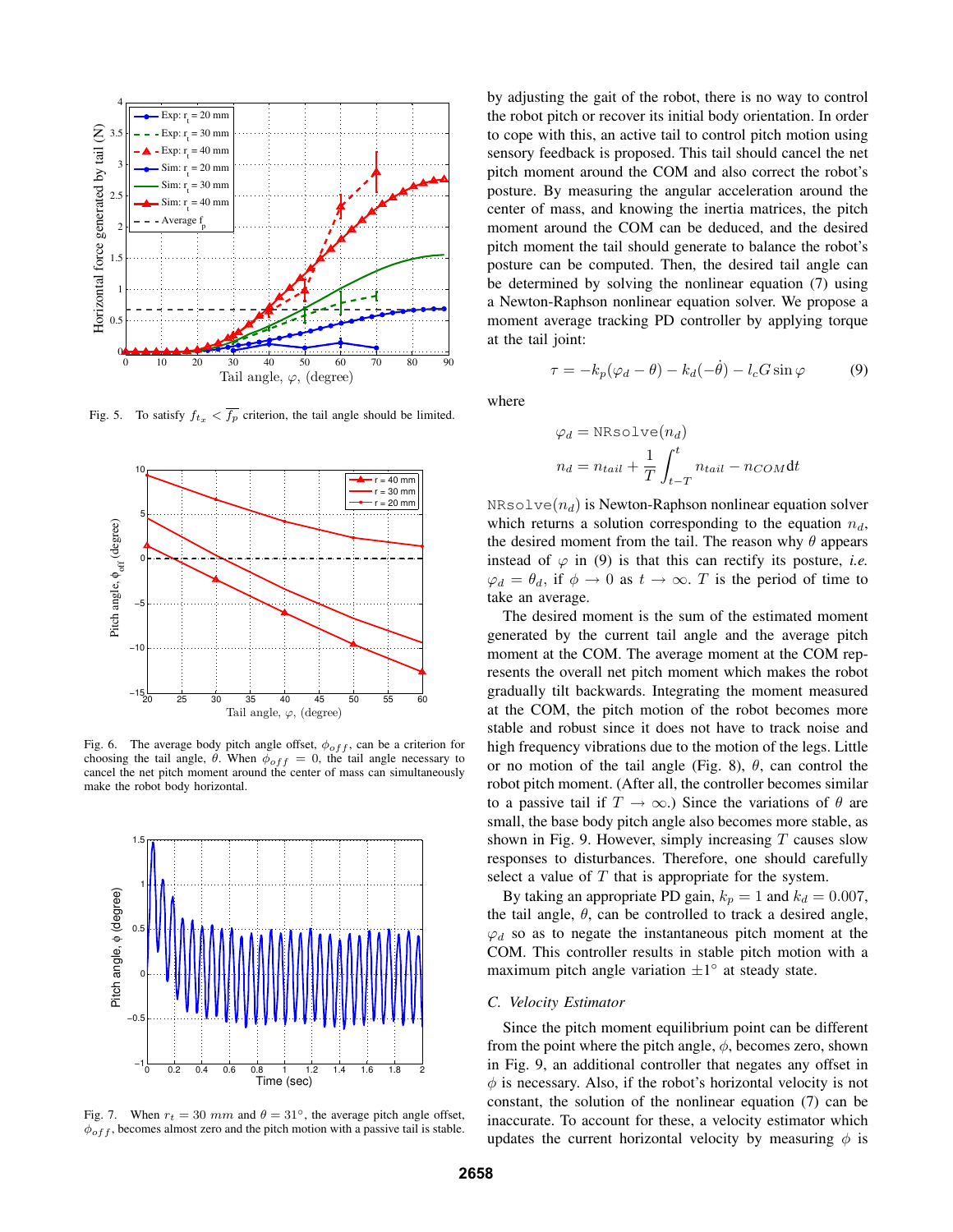

Fig. 8. Increasing T reduces variation of tail angle,  $\theta$ , so that pitch motion can be controlled without high vibration of tail. When  $T$  is 0.3 sec, variation is about 5° and the controller becomes more realizable.



Fig. 9. As increasing T, variation of base body pitch angle,  $\phi$ , is reduced. When T is 0.3 sec, it becomes less than  $3^\circ$ . Note that there is  $\phi$  offset. In order to get rid of it, the velocity estimator is introduced.

proposed. If the actual velocity v is reduced, the average  $\phi$ becomes greater due to the fact that the current tail angle,  $\theta$ , is insufficient to generate the necessary stabilizing pitch moment. This tends to make the robot become inclined with an offset of  $\phi$ . In order to correct its posture, the robot needs to estimate how much  $v$  is reduced and apply more torque to the tail so as to maintain a steeper  $\theta$ , and vice versa for increased v. The velocity estimator is updated as follows:

$$
v = v + k_{v_p} \phi + k_{v_d} \dot{\phi} \tag{10}
$$

where  $k_{v_p}$  and  $k_{v_d}$  are PD gains. This estimator can cope with varying v and also removing the  $\phi$  offset. Fig. 10 shows the velocity estimator tracking the actual  $v$ . There is an offset in the estimated velocity,  $v_{off} \sim 0.2$  m/s, but still corrects the offset in body orientation,  $\phi$ .

Figure 11 shows comparison between the active tail and passive tail. At the beginning of simulation, huge pitch angle displacement ( $\sim 18°$ ) is occured to compensate sudden step response of pitch moment generated by feet. Also at this



Fig. 10. When the actual base body velocity,  $v$ , is varying, the solution from the nonlinear equation is inaccurate, because it assumes  $v = 1.0$  m/s. By estimating v using (10), which penalizes any  $\phi$  offset, the robot can cope with disturbances. The actual velocity  $v$  is changed every 2 seconds. Note the pitch angle,  $\phi$ , always becomes zero by controlling the tail angle, θ.



Fig. 11. Unlike the passive tail, the active tail can deal with disturbances using information of the net pitch moment at the COM and the pitch angle. The velocity is decreased at time  $t = 2.0$  s from 1.0 m/s to 0.8 m/s.

moment, since duration of integration is too short,  $\varphi_d$  is changed highly so it results in high pitch angle displacement. However, it converges to steady state value after 1 second. At  $t = 2.0$  sec, the disturbance which is the horizontal velocity variation is applied but the controller negates  $\phi$ . Whereas, passive tail cannot deal with such a disturbance so the steady state value is not  $\phi = 0$ .

## V. DISCUSSION AND FUTURE WORK

Depending on the gait of the robot, the magnitude of pitch moment can be varied. In this paper, we simulated with the worst case gait scenario, a trot gait, in which diagonal feet are synchronized and touch the water simultaneously. In reality, a different gait could be utilized, such as a hopping (all four feet synchronized) or pace (two lateral feet in phase) gait. Since the controller is designed to manage the worst gait